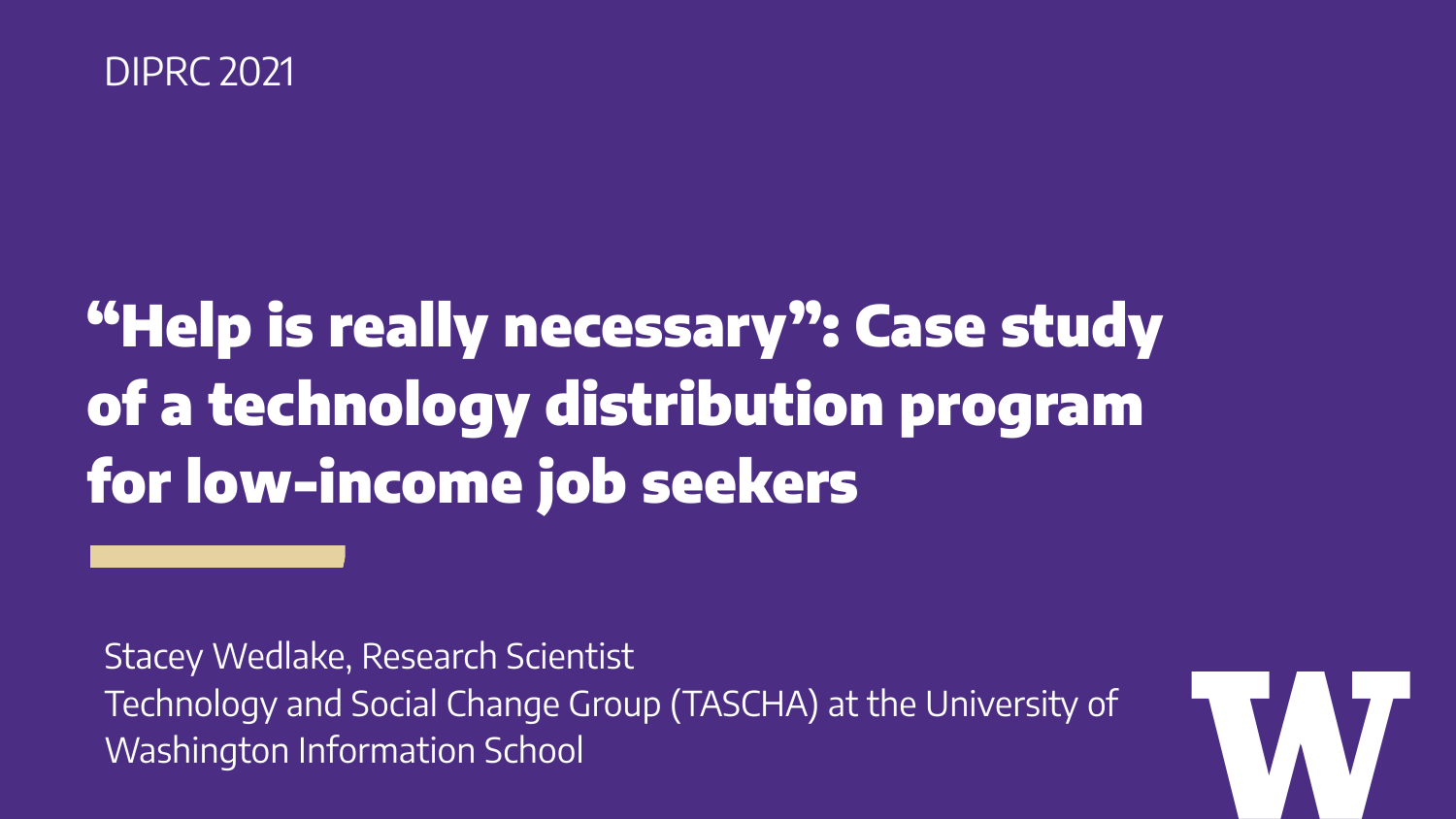#### **Collaborators**

- > Kathleen Carson, *Seattle Jobs Initiative*
- > Yvette Iribe Ramirez, *University of Washington Information School*
- > Elodie Marlet, *Seattle Jobs Initiative*
- > David Keyes, *City of Seattle Department of Information Technology*
- > Matthew Houghton, *(formerly City of Seattle Office of Economic Development)*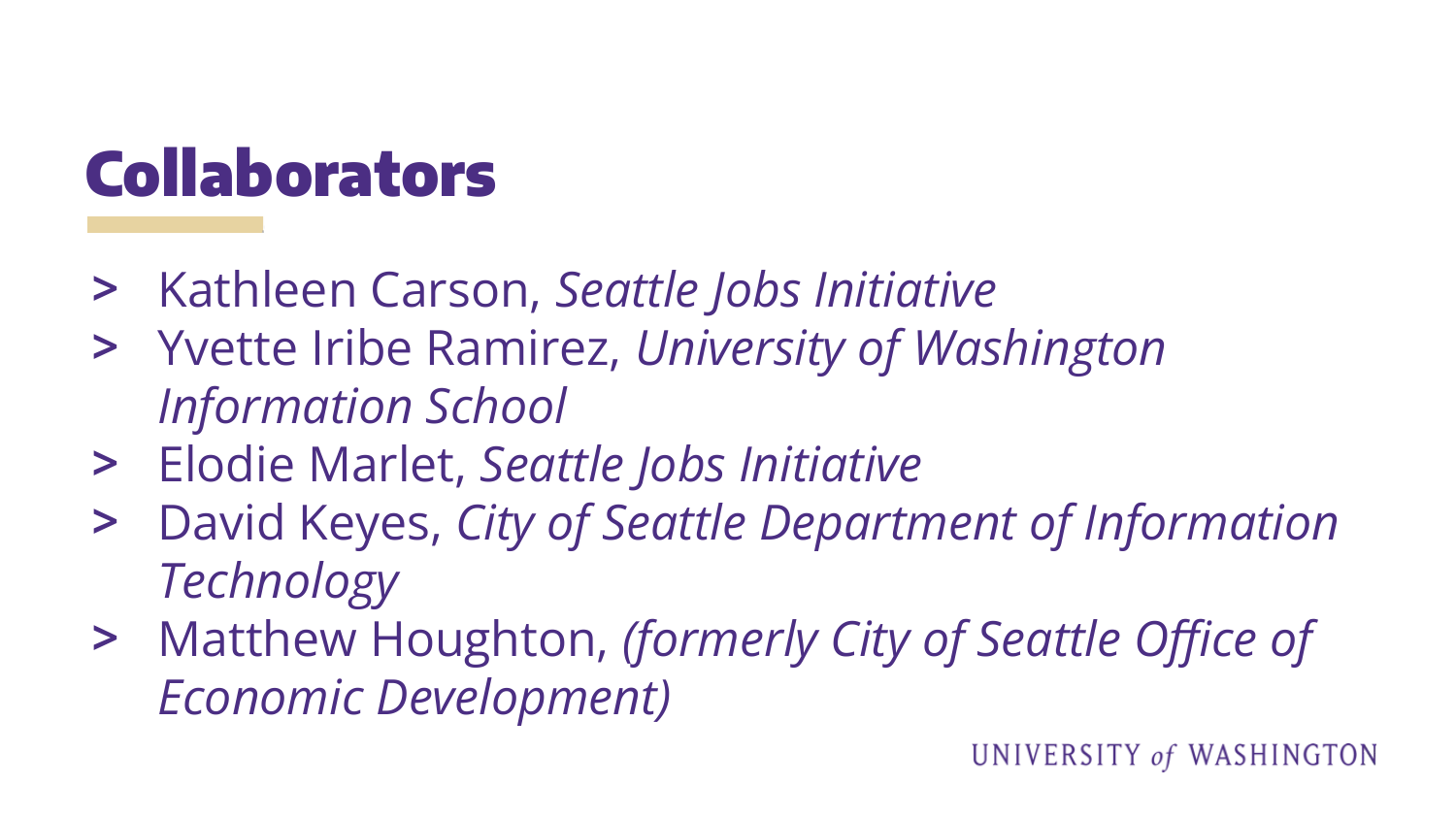## Digital Bridge Program

> Distributed 197 refurbished laptops and 174 internet hotspots to low-income job seekers receiving employment case management services from SJI or partner organizations.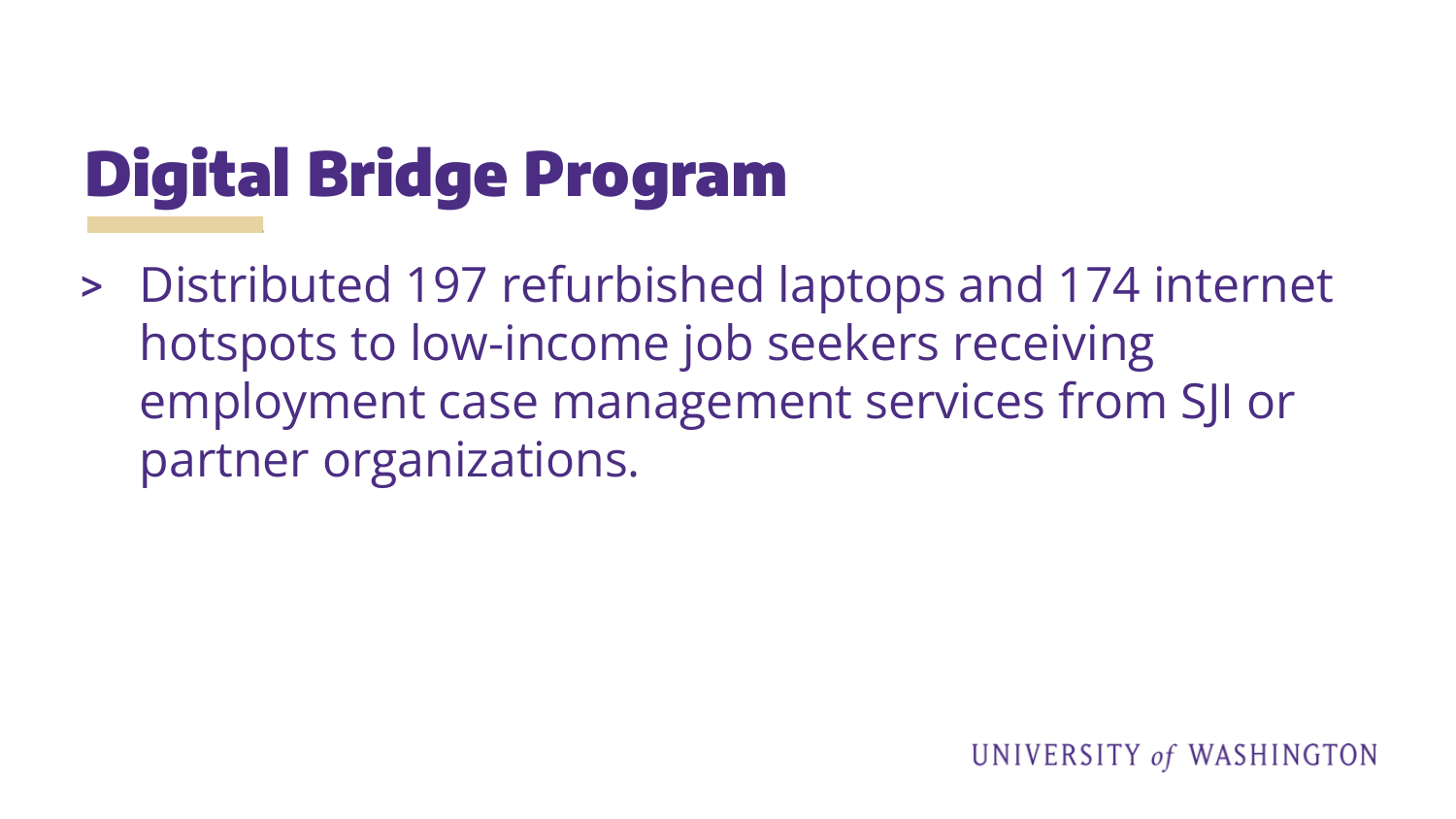#### Research goals

- > To understand what supports participants need to use their new technology
- > To understand what resources organizations need to support participants with their technology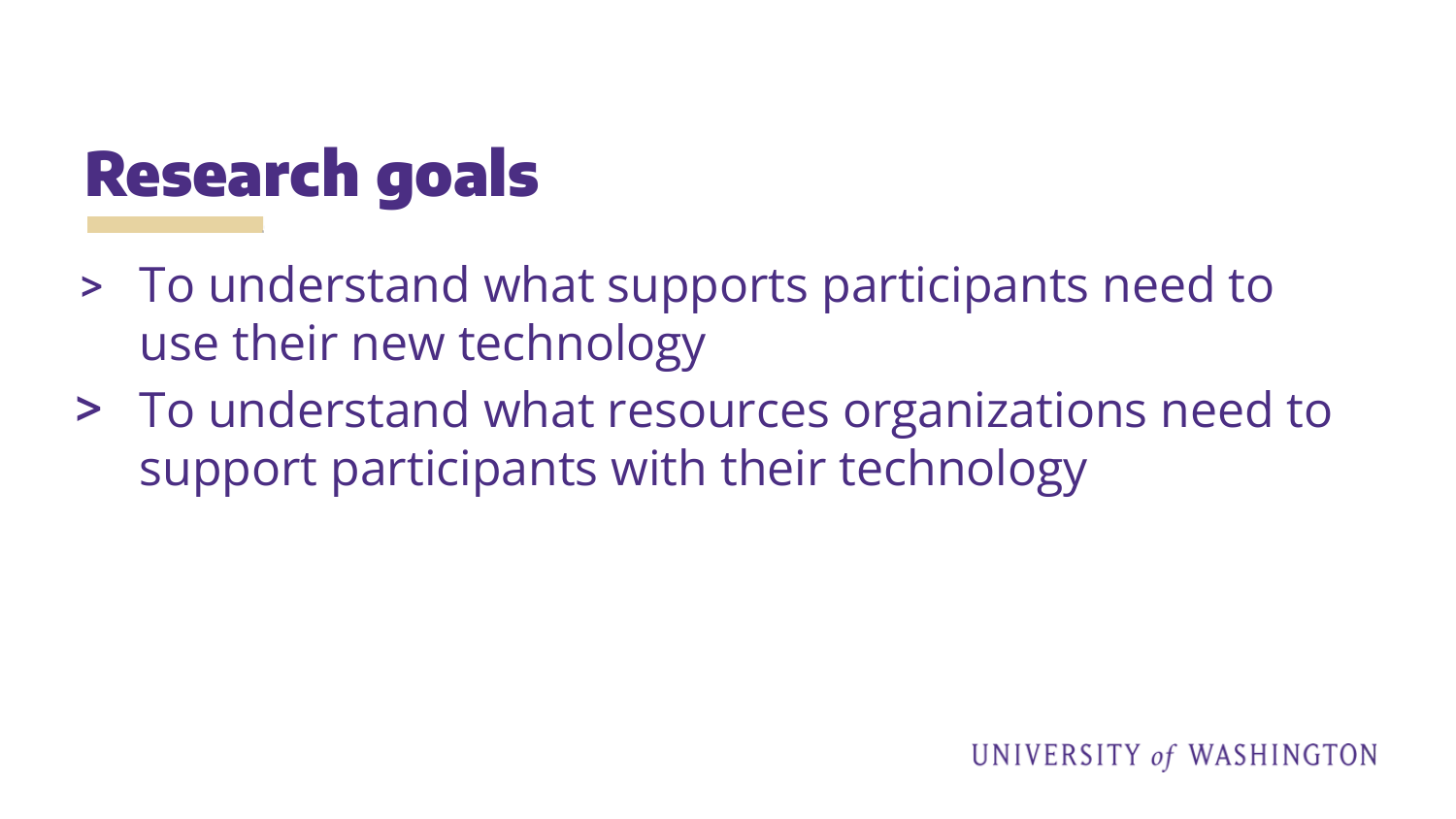Study design

SJI

- > Demographic surveys (n=180)
- > Participant Northstar Digital Literacy Assessments (n=49)

#### UW

- > Participant audio diaries & interviews  $(n=15)$
- > Case manager audio diaries & focus group  $(n=4)$

UNIVERSITY of WASHINGTON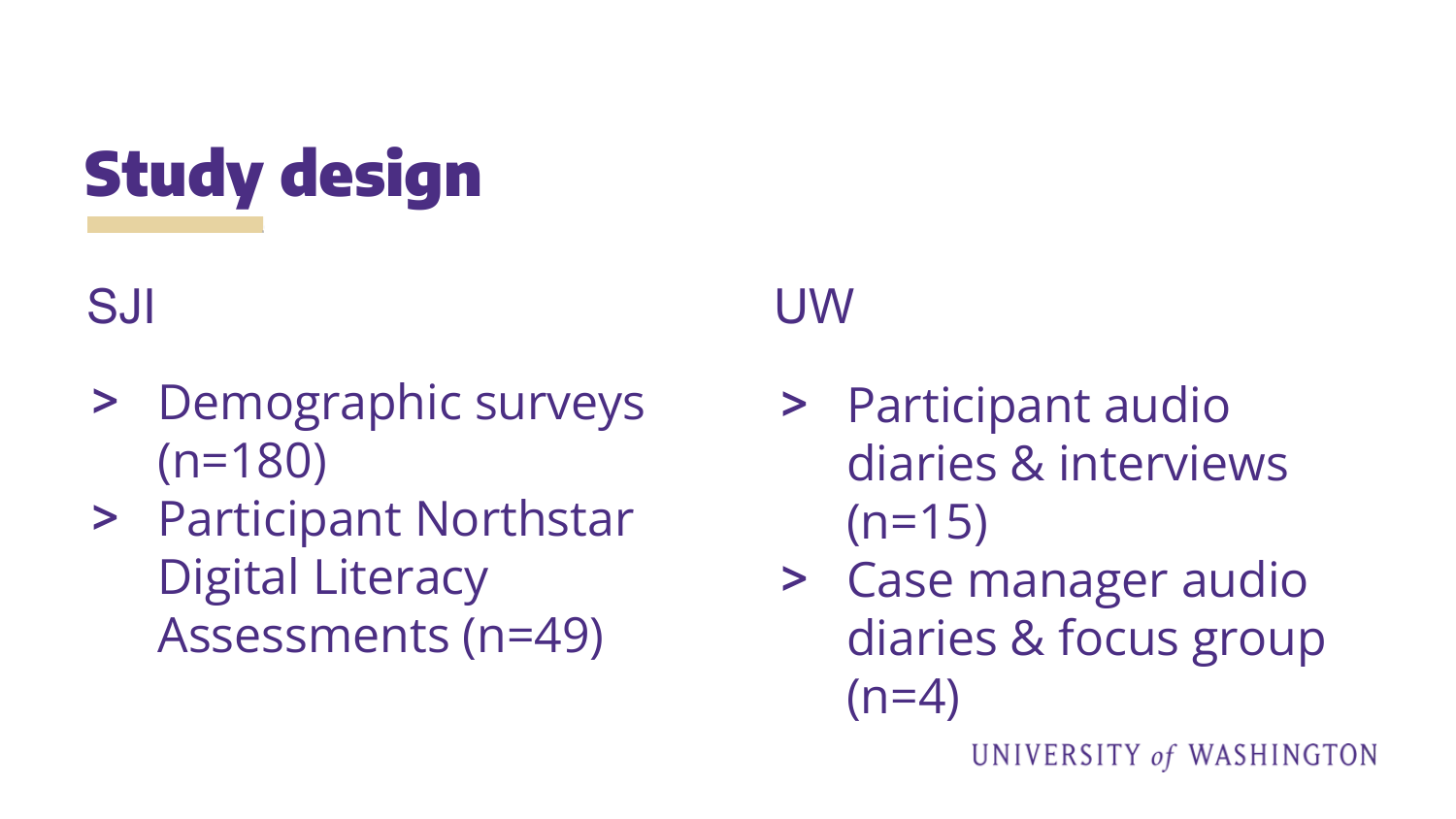# Participants

- > Range 18 64 years old
- > 73% Black
- > 54% immigrants, refugees, or asylees
- > 34% homeless
- > Familiarity with using smartphones but new to laptop ownership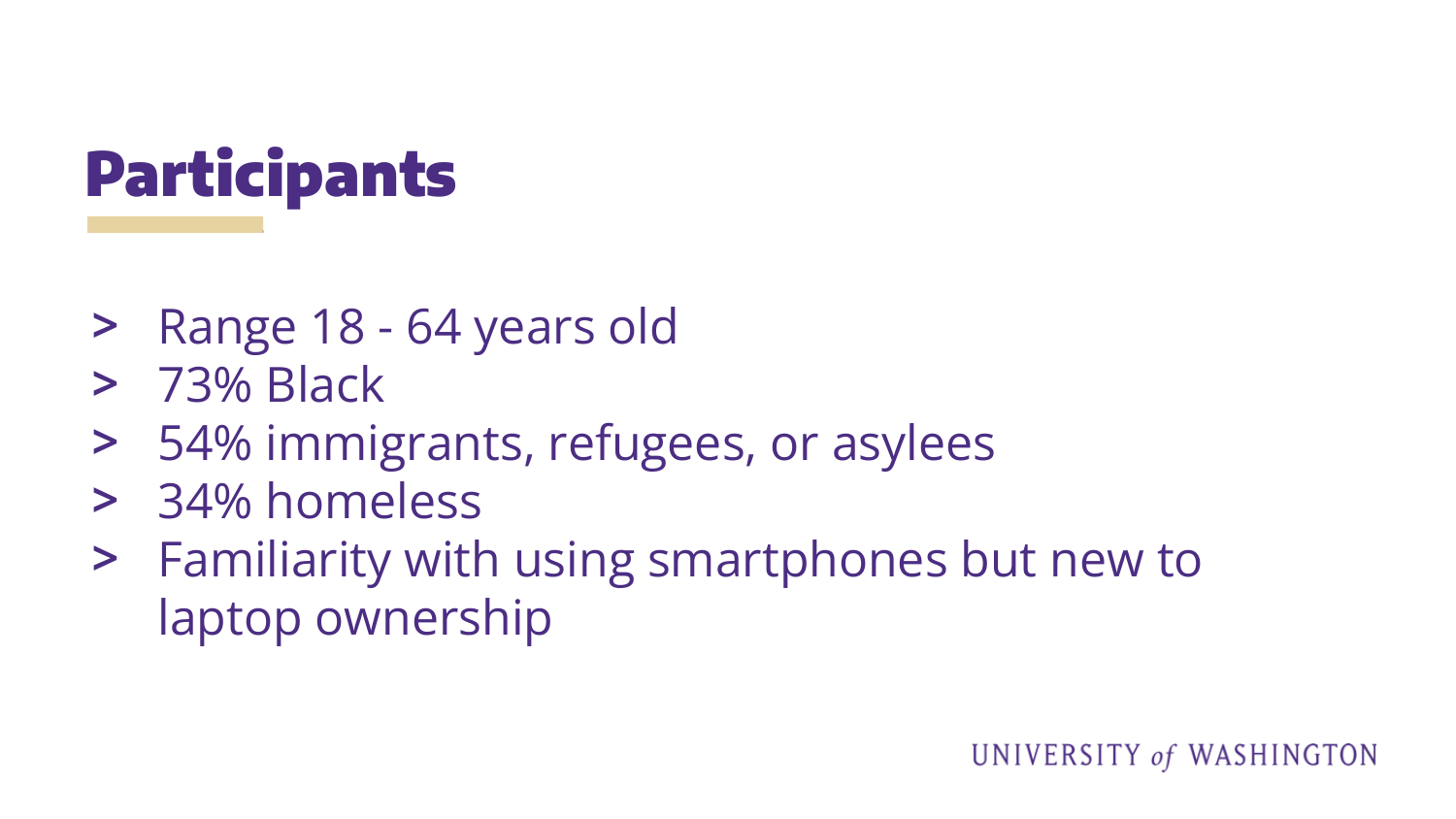

- > Worked for SJI or one of five community-based organizations (CBOs)
- > Two organizations focus on working with refugee and immigrant populations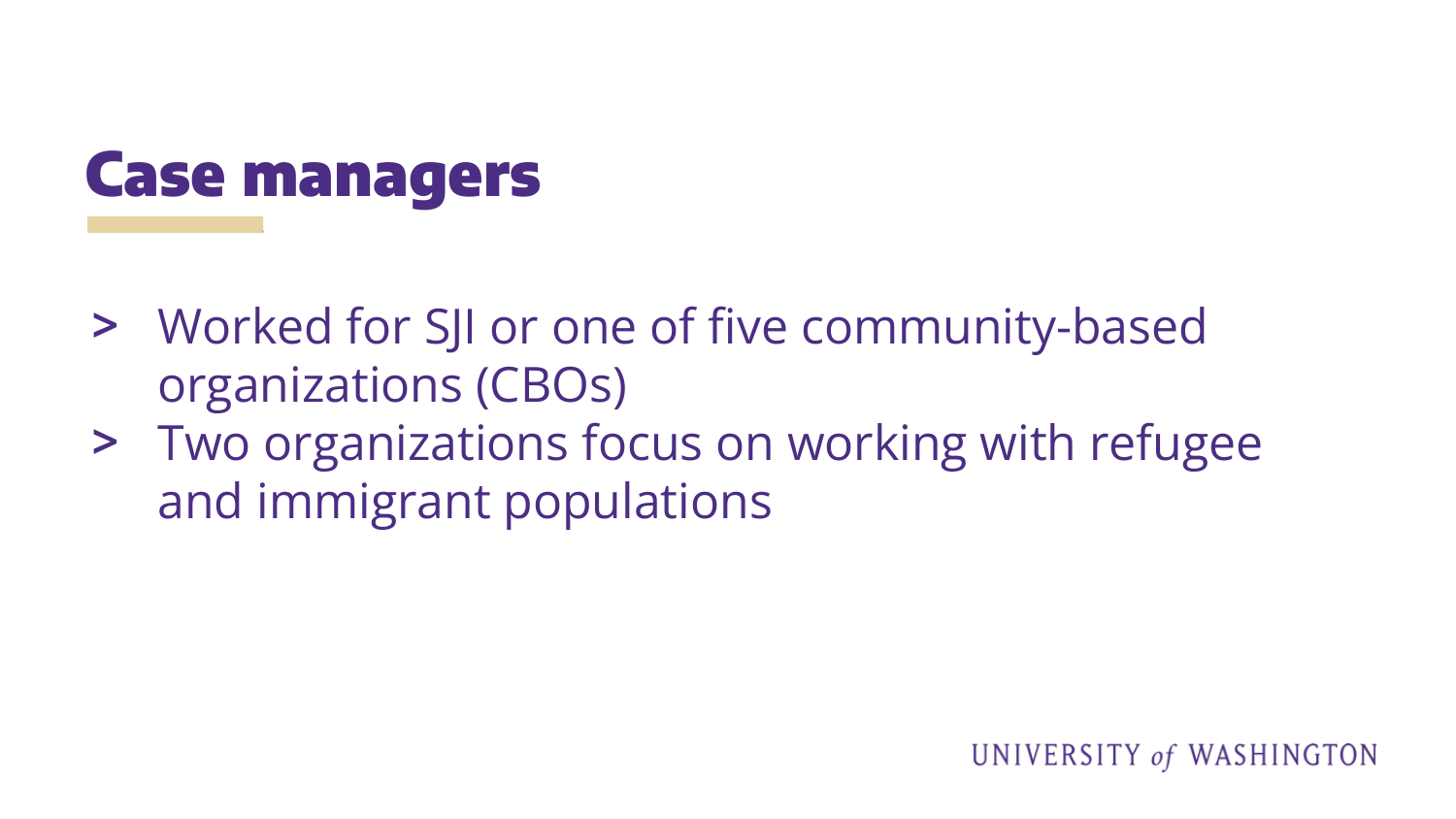

> Both participants and case managers needed tailored digital literacy support and training built into the structure of the program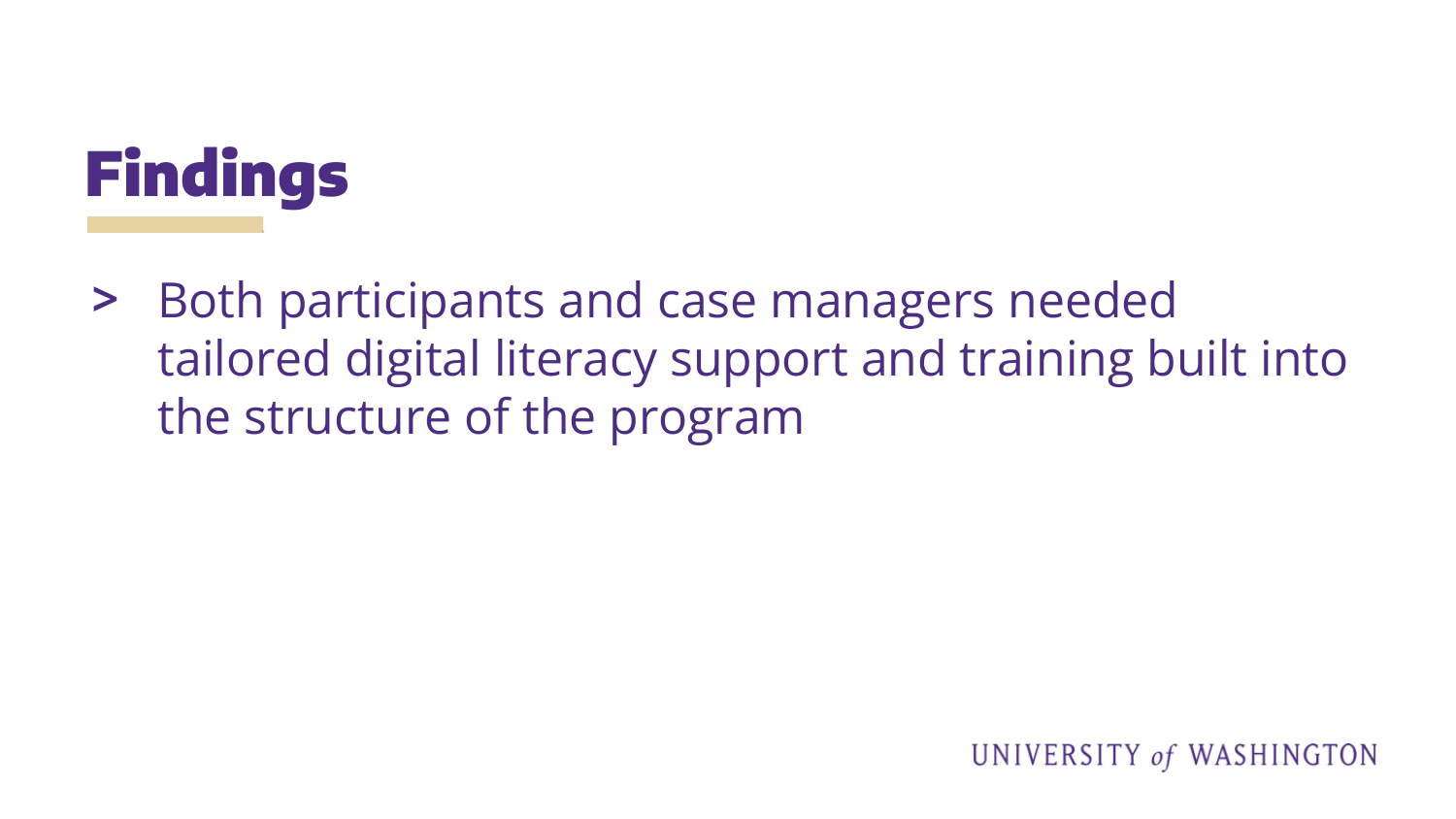### Support resources NOT used

#### Support resources used

- > Refurbisher technical support line
- > Pre-loaded resources
- > Self-paced online digital literacy lessons
- > Case managers
- > Family
- > Friends
- > Self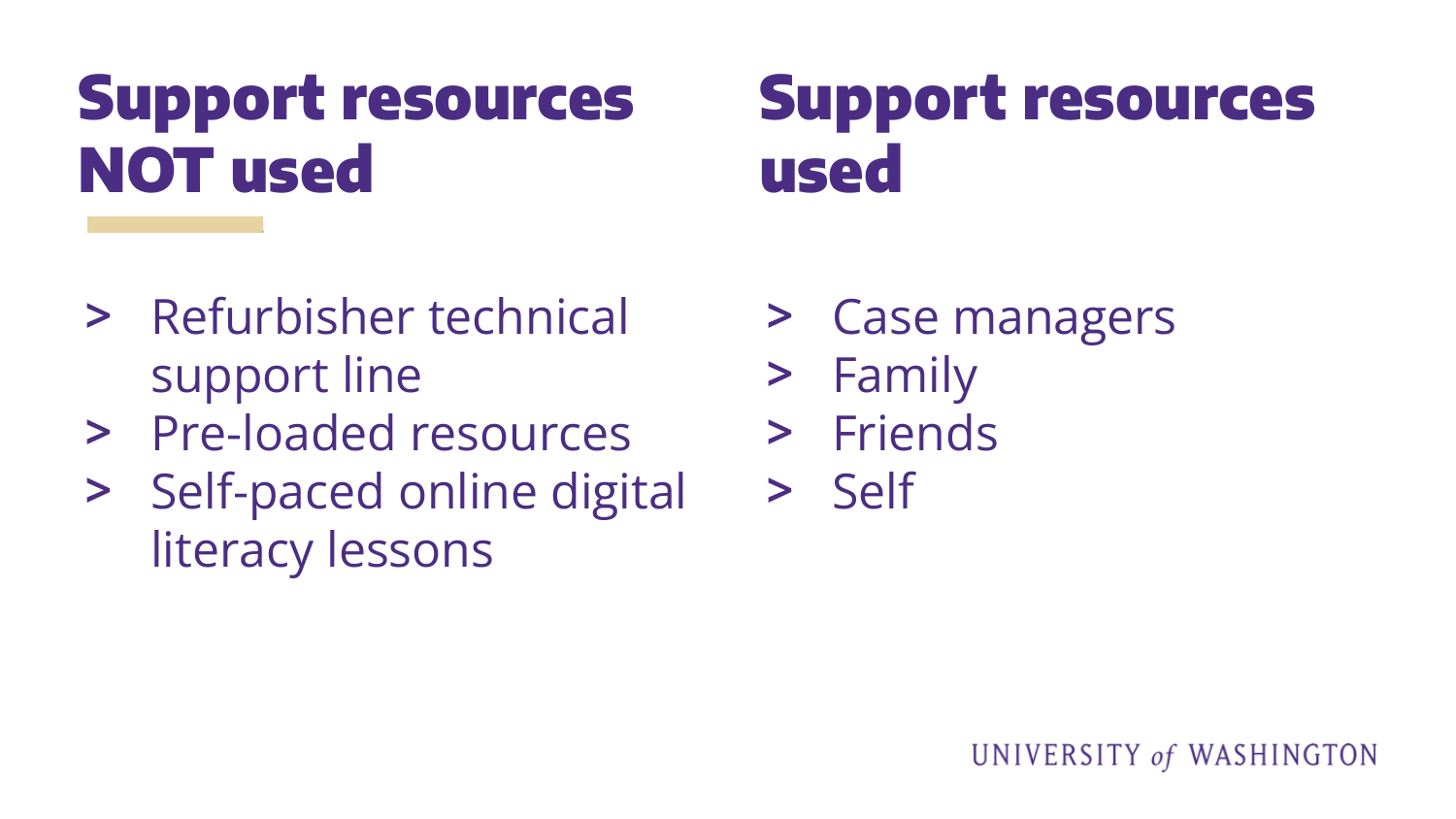## Participant needs

*Yes, if a virtual computer class was available, I would most definitely take it…[M]ore tech help would be great...help is really necessary.* - Trina, interview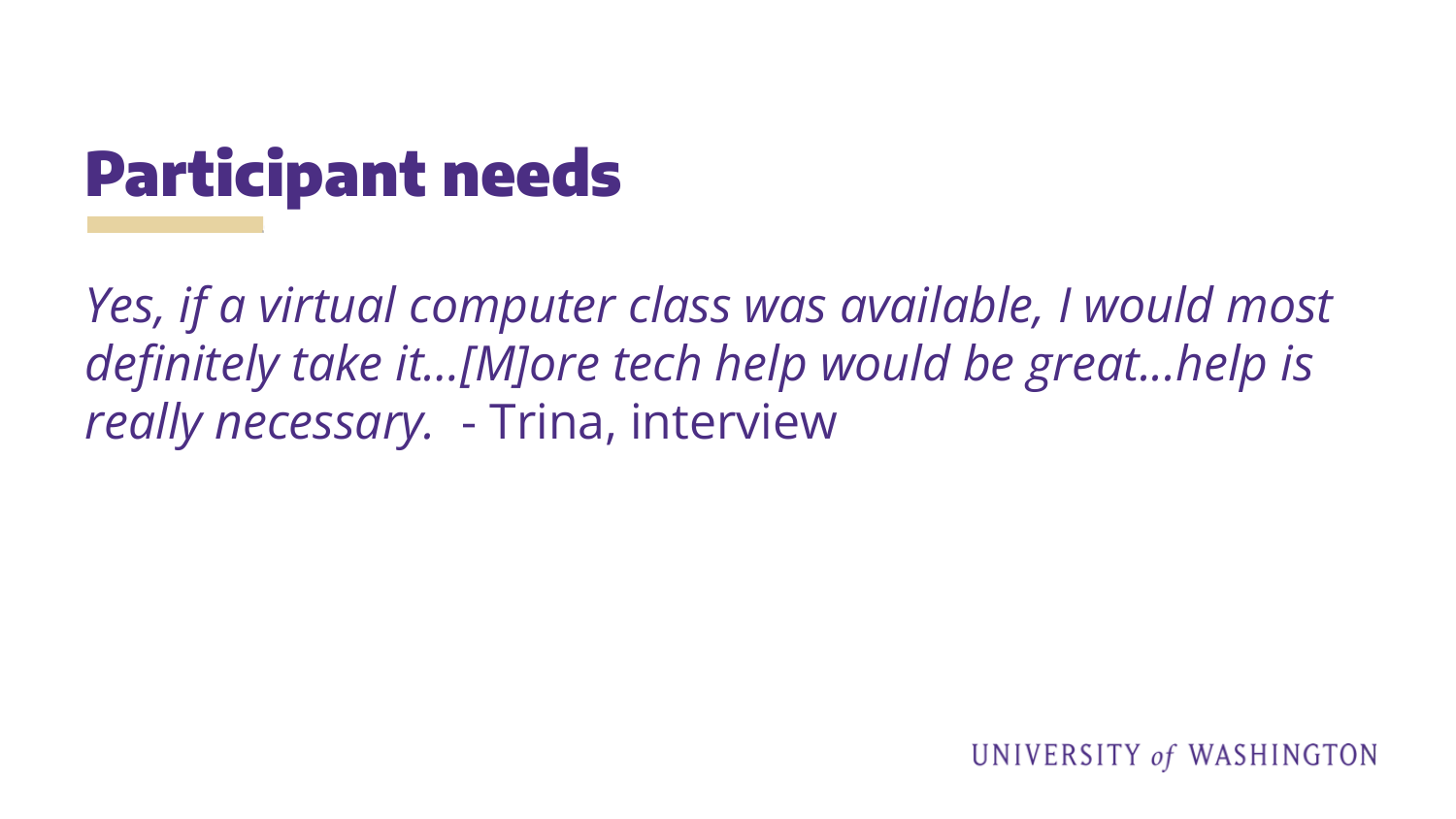### Case manager needs

> Case managers did not have the adequate tools, skills, or time to provide the technical support their clients needed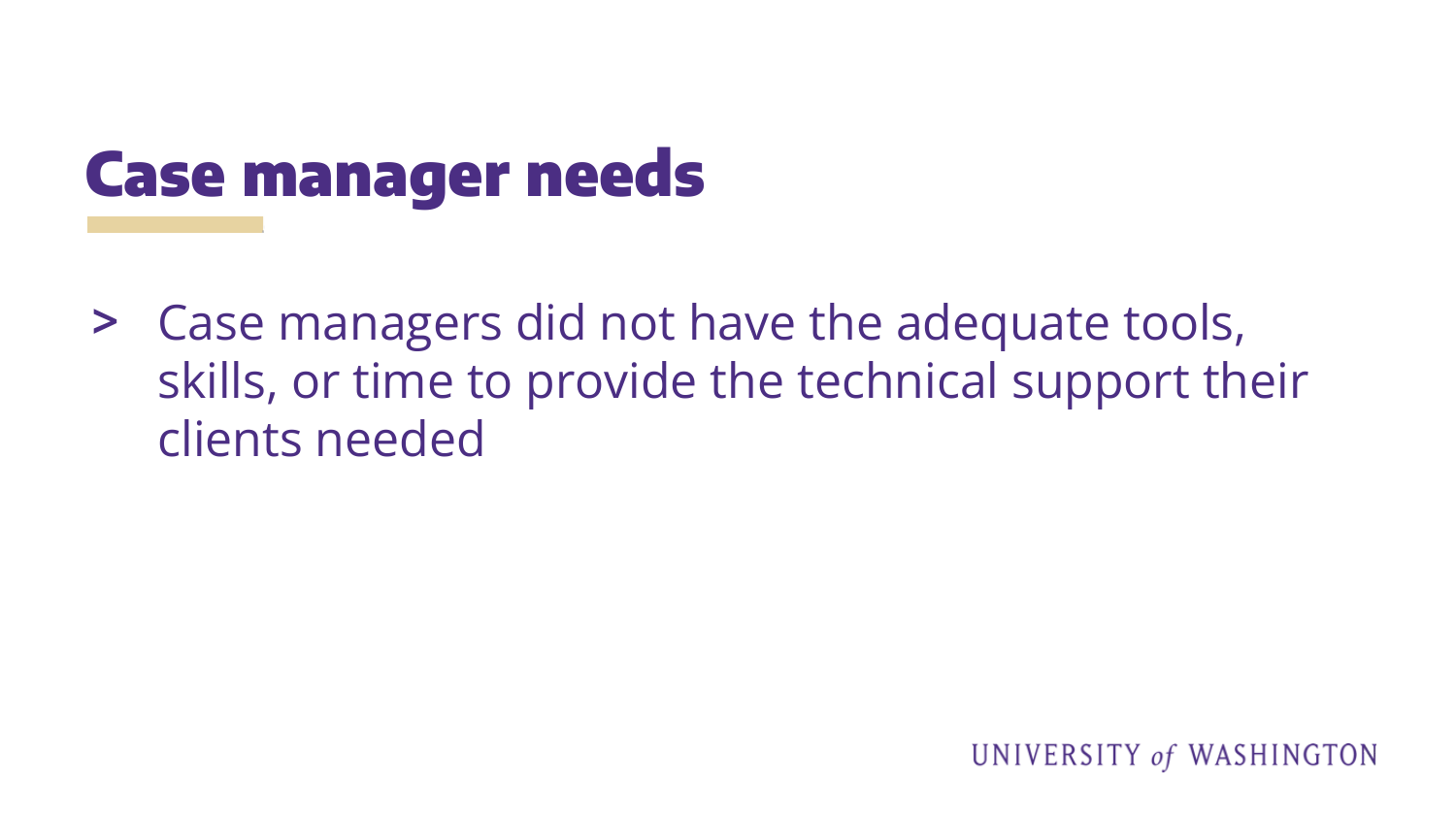

> Device and internet distribution programs aimed at less experienced technology users need built in personal support